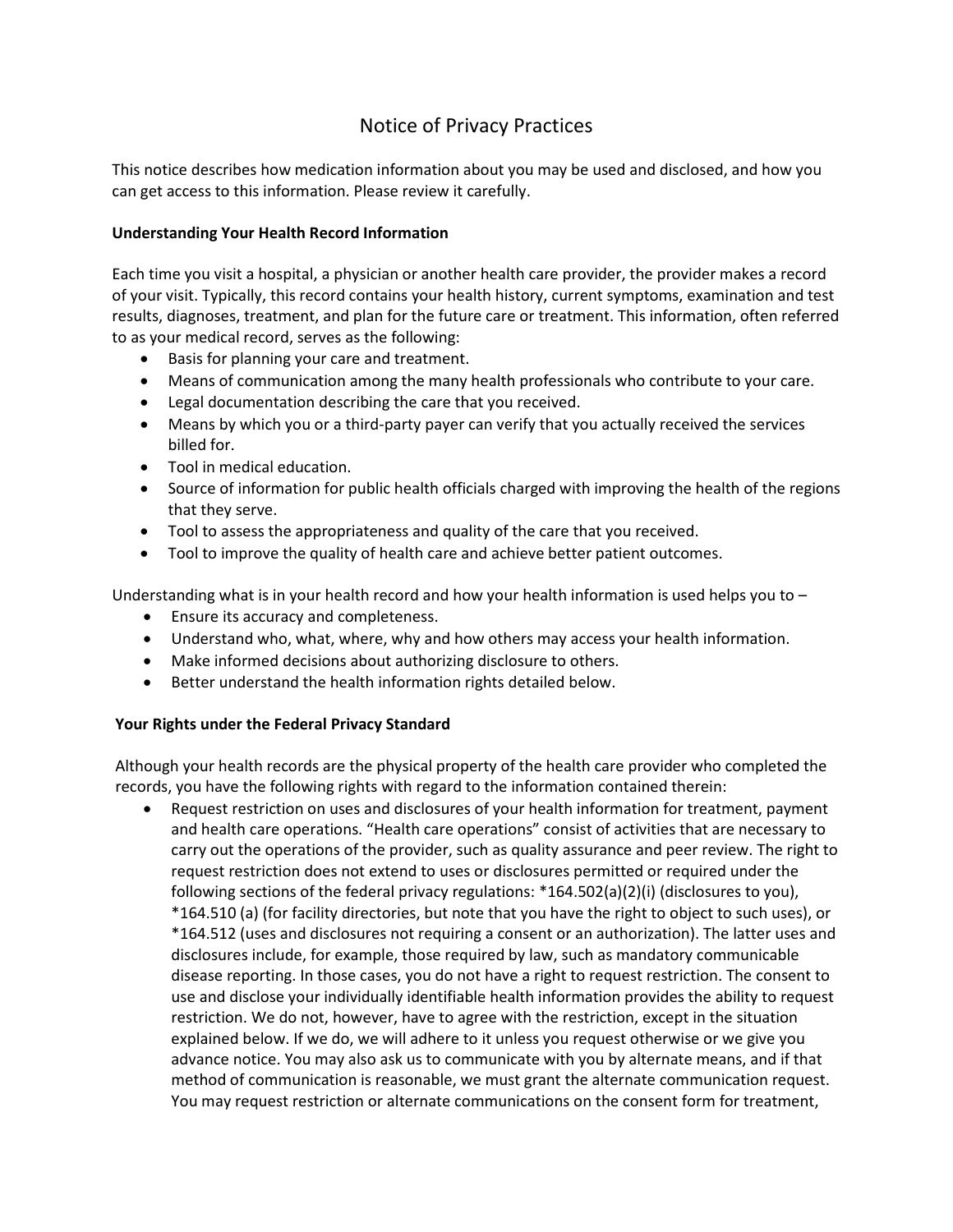payment and heath care operations. If, however, you request restriction on a disclosure to a health plan for purposes of payment or health care operations (not for treatment), we must grant the request if the health information pertains solely to an item or service for which we have been pain in full.

- Obtain a copy of this notice of information practices. Although we have posted a copy in the prominent locations throughout the facility and on our website, you have a right to a hard copy upon request.
- Inspect and copy your health information upon request. Again, this right is not absolute. In certain situations, such as if access would cause harm, we can deny access. You do not have a right of access to the following:
	- $\circ$  Psychotherapy notes. Such notes consist of those notes that are recorded in any medium by a health care provider who is a mental health professional documenting or analyzing a conversation during a private, group, joint or family counseling session and that are separated from the rest of your medical record.
	- $\circ$  Information compiled in reasonable anticipation of or for use in civil, criminal or administrative actions or proceedings.
	- $\circ$  Protected health information ("PHI") that is subject to the Clinical Laboratory Improvement Amendments of 1988 ("CLIA"), 42 U.S.C. \*263a, to the extent that giving you access would be prohibited by law.
	- $\circ$  Information that was obtained from someone other than a health care provider under the promise of confidentiality and the requested access would be reasonably likely to reveal the source of the information.
	- $\circ$  Information that is copyright protected, such as certain raw data obtained from testing.

In other situations, we may deny you access. But if we do, we much provide you with a review of our decision denying access. These "reviewable: grounds for denial include the following:

- $\circ$  A licensed health care professional, such as your attending physician, has determined, in the exercise of professional judgment, that the access is reasonably likely to endanger the life or physical safety of yourself or another person.
- o PHI makes reference to another person (other than a health care provider) and a licensed health care provider has determined, in the exercise of professional judgment, that the access is reasonably likely to cause substantial harm to such other person.
- $\circ$  The request is made by your personal representative and a licensed health care profession has determined, in the exercise of professional judgment, that giving access to such personal representative is reasonably likely to cause substantial harm to you or another person.

For these reviewable grounds, another licensed professional must review the decision of the provider denying access within 60 days. If we deny you access, we will explain why and what your rights are, including how to seek review. If we grant access, we will tell you what, if anything, you have to do to get the access. We reserve the right to charge a reasonable, costbased fee for making copies.

- Request amendment/correction of your health information. We do not have to grant the request if the following conditions exist:
	- $\circ$  We did not create the record. If, as in the case of consultation report from another provider, we did not create the record, we cannot know whether it is accurate or not. Thus, in such cases, you must seek amendment/correction from the party creating the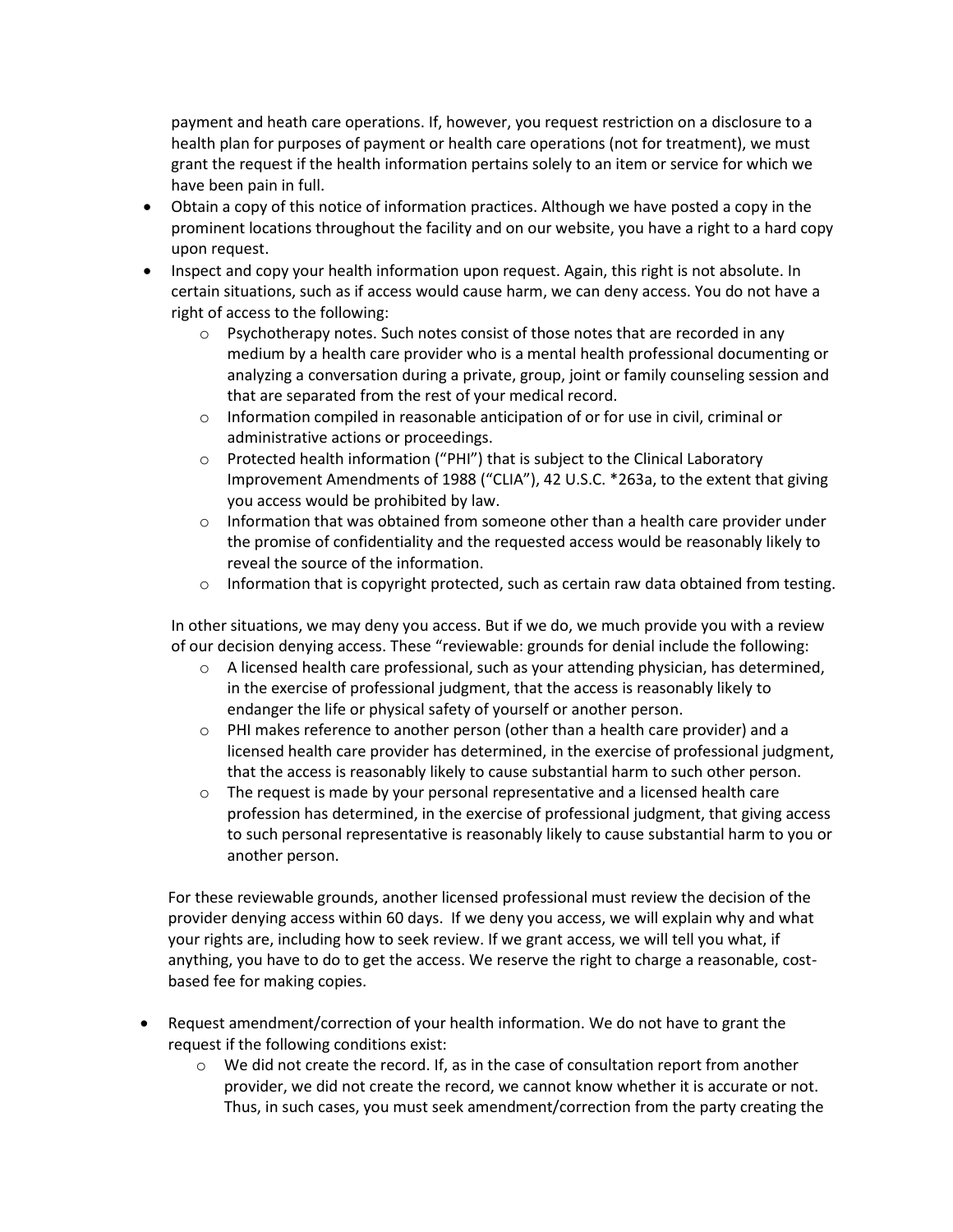record. If the party amends or corrects the record, we will put the corrected record into our records.

- o The records are not available to you as discussed immediately above.
- o The record is accurate and complete.

If we deny your request for amendment/correction, we will notify you why, how you can attach a statement of disagreement to your records (which we may rebut), and how you can complain. If we grant the request, we will make the correction and distribute the correction to those who need it and those whom you identify to us that you want to receive the corrected information.

- Obtain an accounting of nonroutine uses and disclosures, those other than for treatment, payment and health care operations until a date that the federal Department of Health and Human Services will set after January 1, 2011. After that date, we will have to provide an accounting to you upon request for uses and disclosures for treatment, payment and health care operations under certain circumstances, primarily if we maintain an electronic health record. We do not need to provide an accounting for the following disclosures:
	- o To you for disclosures of protected health information ("PHI") to you.
	- $\circ$  For the facility directory or to persons involved in your care or for other notification purposes as provided in \*164.510 of the federal privacy regulations (uses and disclosures requiring an opportunity for the individual to agree or to object, including notification to family members, personal representatives, or other persons responsible for your care of your location, general condition or death).
	- $\circ$  For national security or intelligence purposes under \*164.512(k)(2) of the federal privacy regulations (disclosures not requiring consent, authorization or an opportunity to object).
	- $\circ$  To correctional institutions or law enforcement officials under \*164.512(k)(5) of the federal privacy regulations (disclosures not requiring consent, authorization or an opportunity to object).
	- o That occurred before April 14, 2003.

We must provide the accounting within 60 days. The accounting must include the following information:

- o Date of each disclosure.
- $\circ$  Name and address of the organization or person who received the protected health information.
- o Brief description of the information disclosed.
- $\circ$  Brief statement of the purpose of the disclosure that reasonably informs you of the basis for the disclosure or, in lieu of such statement, a copy of your written authorization or a copy of the written request for the disclosure.

The first accounting in any 12-month period is free. Thereafter, we reserve the right to charge a reasonable, cost-based fee.

 Revoke your consent or authorization to use or disclose health information except to the extent that we have taken action in reliance on the consent or authorization.

## **Our Responsibilities under the Federal Privacy Standard**